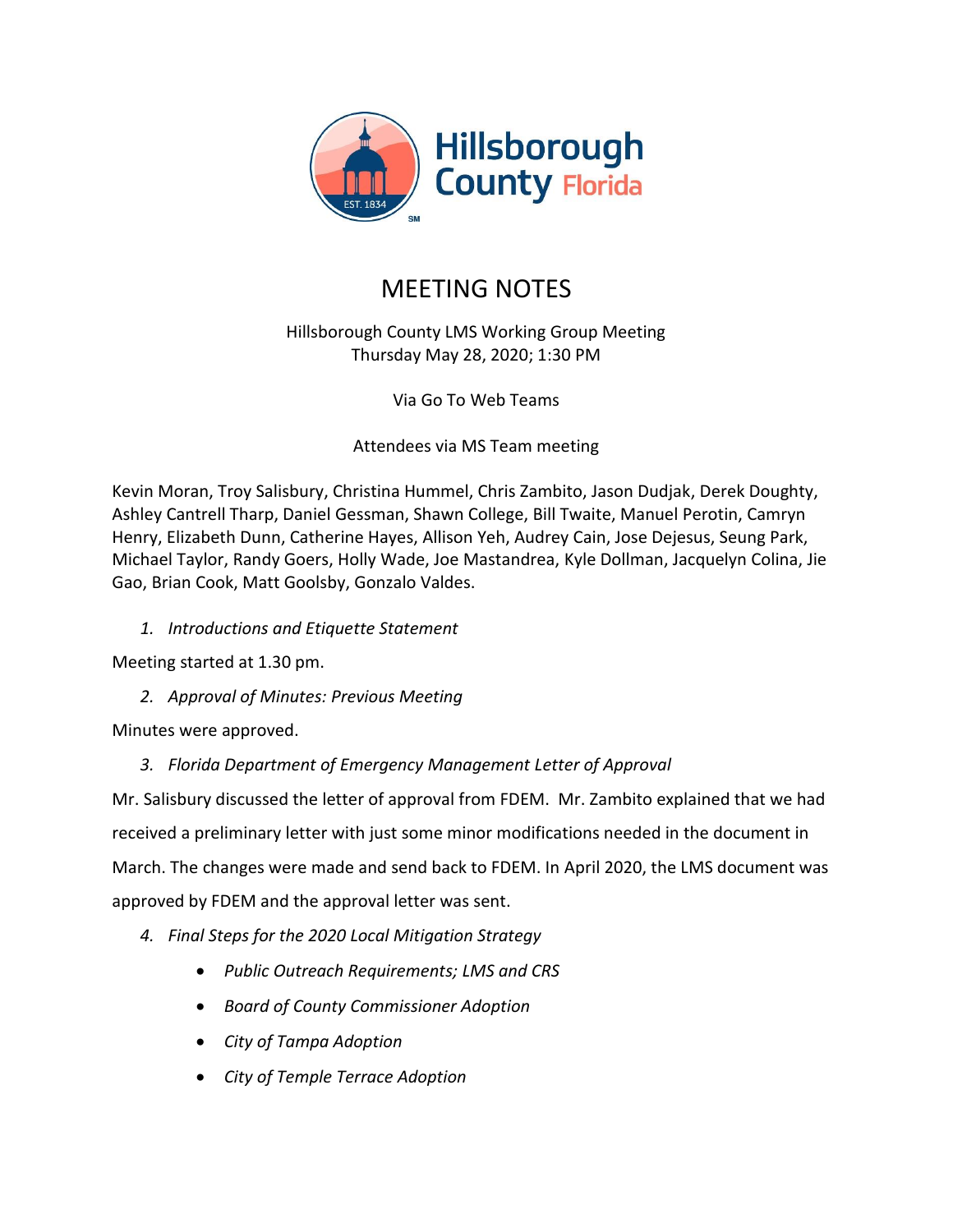#### • *City of Plant City Adoption*

Mr. Salisbury stated that the outreach meeting would be held June 10 starting at 5 pm in a virtual format. Mr. Zambito discussed the major points that the ppt will be covering for the public meeting. The plan has been approved for adoption and the outreach meeting will provide a final comment period for the public to comment on the new plan. The current ppt should be made more public friendly and incorporate more pictures. The ppt explains the time and the planning process of the LMS, how the Floodplain Management Plan fits in and the required CRS requirements, how public engagement was handled. It addresses all the hazards, natural and technical, an update to the goal and objectives and a summary of the hazard vulnerabilities. It also presents the mitigation projects, plan maintenance and the adoption process.

The BOCC adoption date is proposed for July 15. All cities should adopt the LMS document within the next few months. There was a questions about the MPO and PC being able to add projects to the list. The answer was yes. The county resolution should be available soon. How to get the on the web page. The current LMS document is not ADA complaint but staff is working on making the executive summary complaint and the entire document is available to be emailed.

City of Tampa staff is briefing the LMS on June 10.

Plant City Staff is also working on a brief for their council and management.

Mr. Moran mentioned the governance and that it might still need to be changed a little and how elections might be held.

Mr. Gessman asked if all the projects could be mapped.

Mr. Twaite presented information about the new round of HUD and CDBG grants that are currently available. There are three grants:

Planning due date; July 31

Critical Facility hardening Due date; June 30

Infrastructure due date; August 31; there are three rounds for the next years. The county is planning on submitting several applications for each of the grants. There might be a meeting to approve these applications in June and/or July.